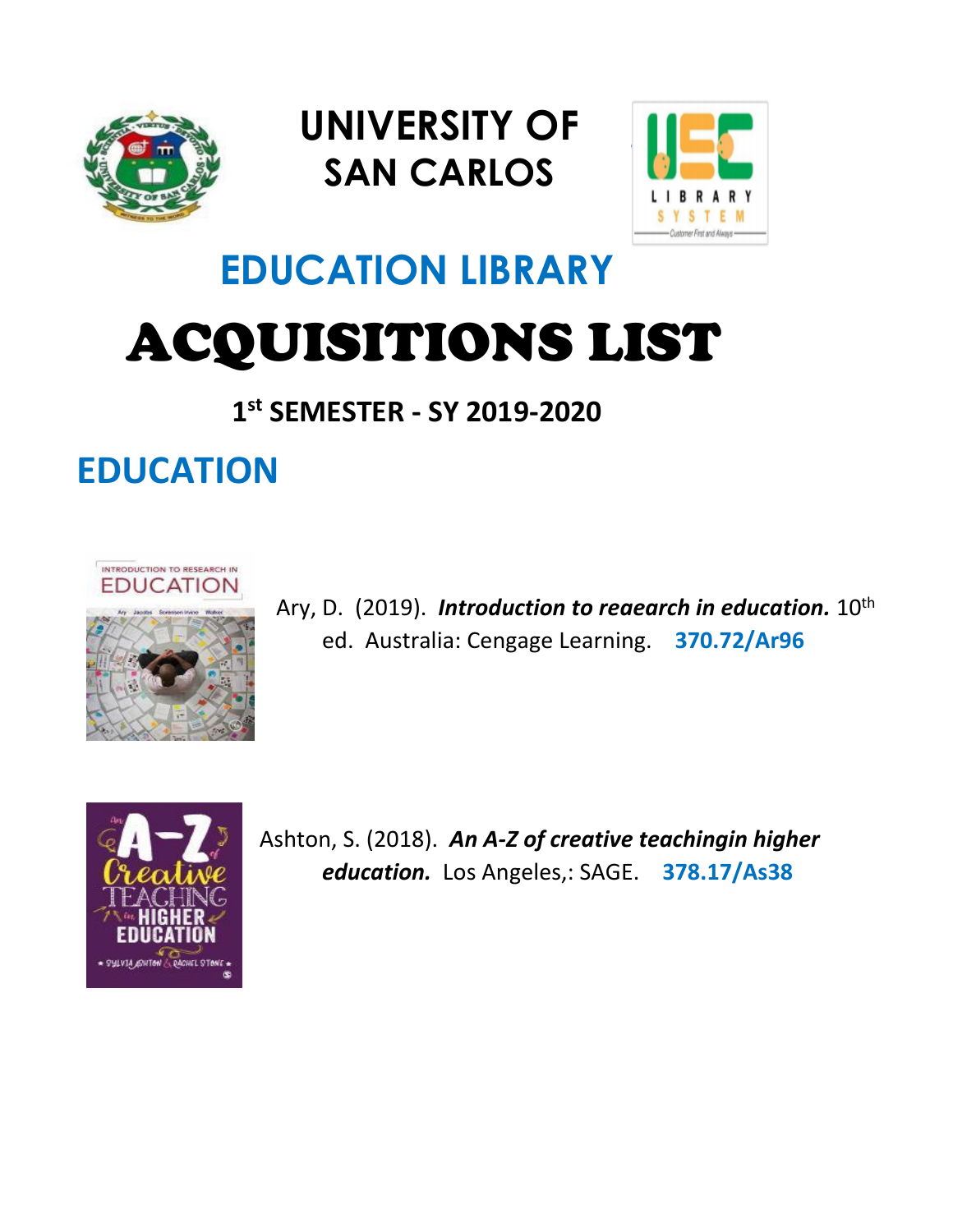

INTEGRATING ANALYSES IN MIXED METHODS RESEARCH PAT BAZELEY

 $\circledast$ 

Bazely, P. (2018). *Integrating analysis in mixed methods research.* Los Angeles, California: SAGE. **001.42/B34**



 Bernhardt, V. (2018). *Data analysis for continuous school improvement.* 4<sup>th</sup> ed. New York: Routledge. **371.207/C76**



 Biddix, J. P. (2018). *Research methods and applications for student affairs.* San Francisco, California: Jossey-Bass. **371.4/B47**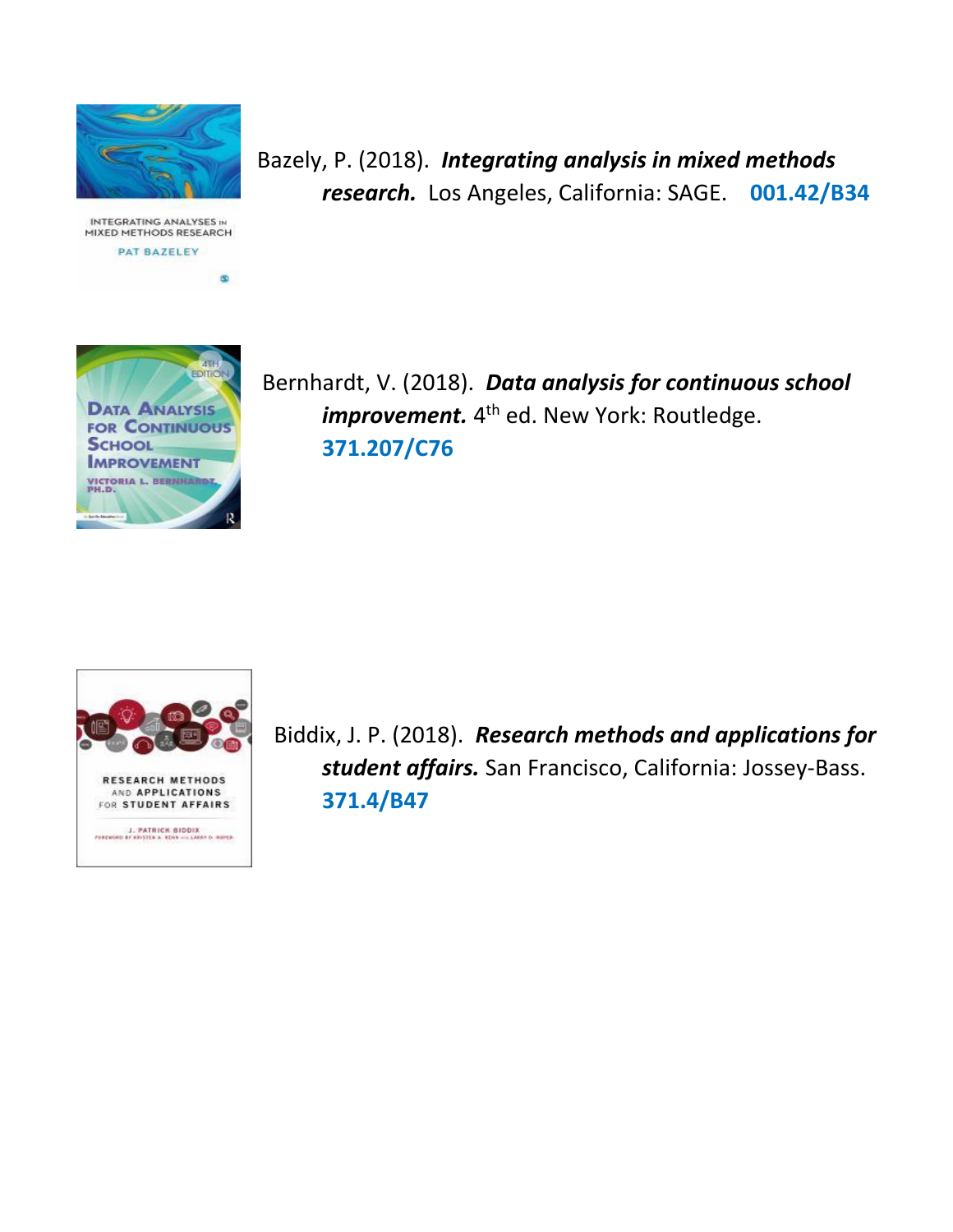

Bond, B. (2018). Getting into teacher training. 3<sup>rd</sup> ed. London: SAGE. **370.11/B64**



Boyle, J. (2019). *Methods and strategies for teaching students with high incidence disabilities: case-based*  approach. 2<sup>nd</sup> ed. Australia: Cengage Learning. **371.9/B69**



Burstow, B. (2018). *Effective teacher development: theory and practice in professional learning.* London, UK: Bloomsbury Academic. **370.711/B94**



*Clinician's guide to cognitive-behavioral therapy for childhood obsessive-compulsive disorder.* (2018). London: Academic Press. **618.9289142/C61**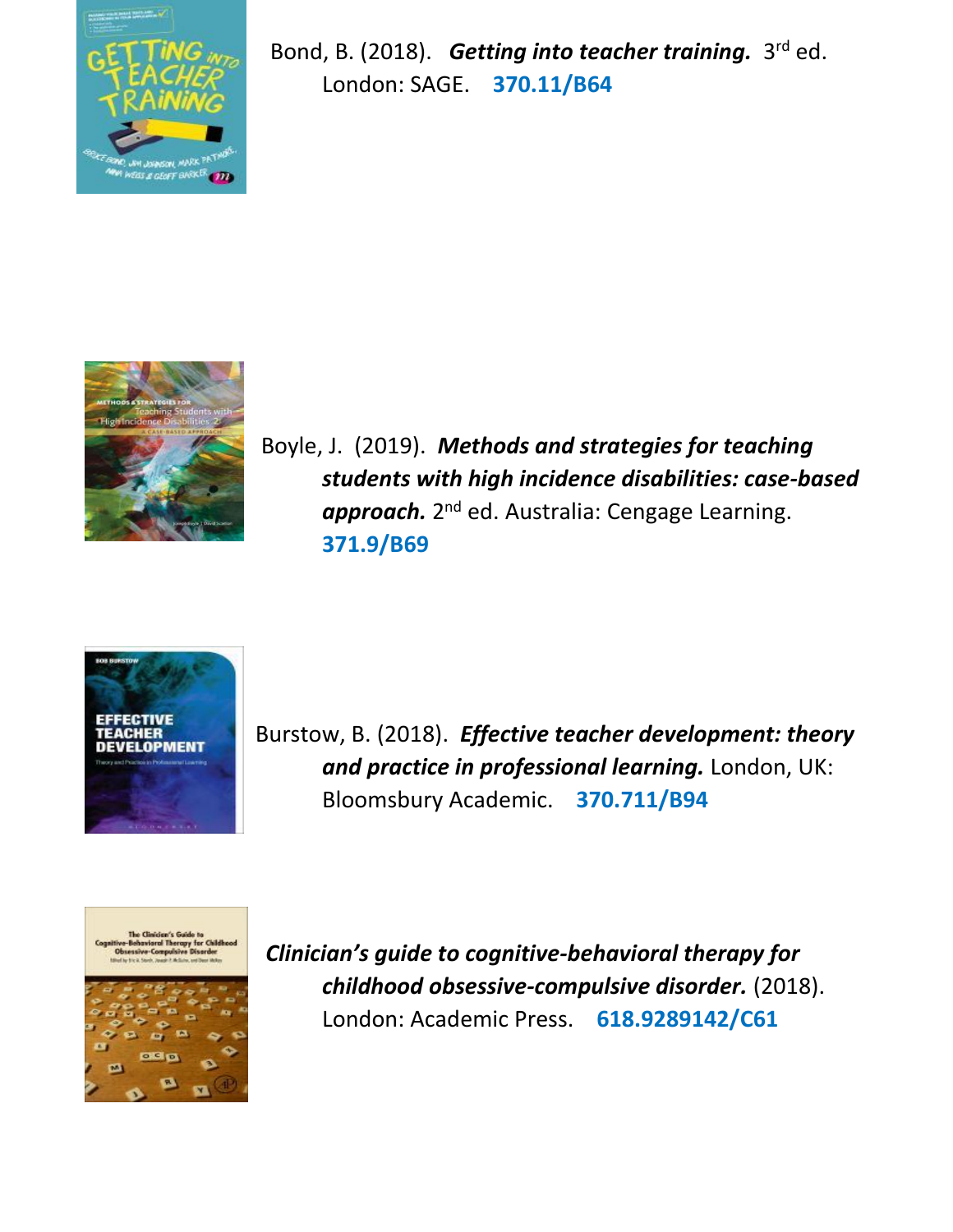

Cohen, L. (2018). Research methods in education. 8<sup>th</sup> ed. London: Routledge. **370.72/C66**



Colker, L. (2018). *High-quality early childhood Programs: the* what, why, and, how. 1<sup>st</sup> ed. St. Paul, Minnesota: Redleaf Press. **372.21/R29**



*Collaborative cross-culturalresearch methodologies in early care and contexts.* (2018). New York: Routledge. **372.210721/C68**



Collins, D. (2018). *Talent development: a practitioner guide.* London: Routledge, Taylor & Francis Group. **613.7/c69**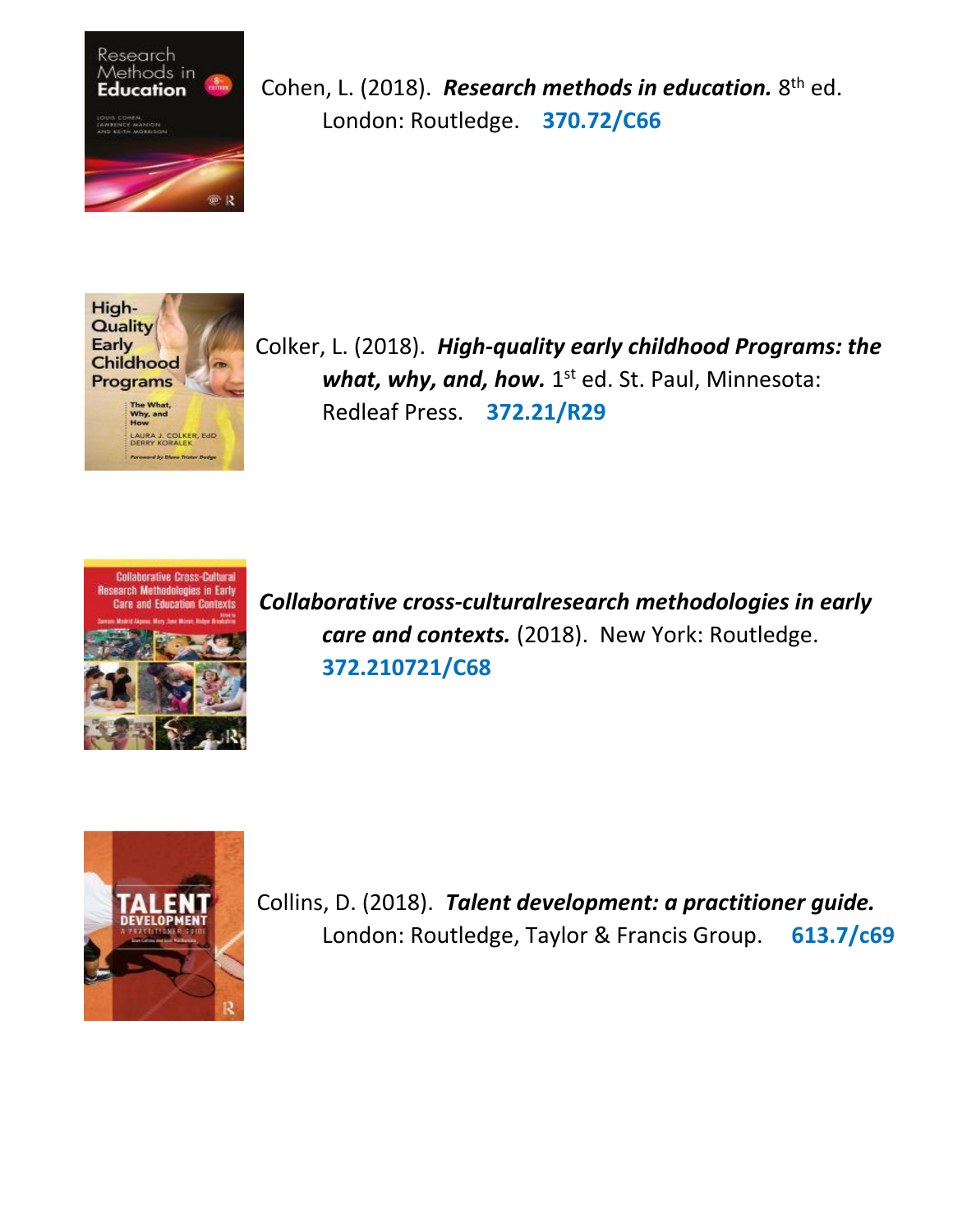

*Connecting reseach and practice for educational improvement: ethical and equitable approaches.* (2018). New York, NY: Routledge, Taylor & Francis Group. **371.207/C76**



Cooper,J. D. (2018). *Literacy: Helping students construct meaning.* 10<sup>th</sup> ed. Australia: Cengage Learning. **372.47/C78**



Daniels, S. (2018). *Visual learning and teaching: an essential guide for educators K-8.* Minneapolis, MN: Free Spirit Publishing. **371.335/D22**

E Teaching Young Children in<br>Multicultural Classrooms



De Melendez, W. (2019). *Teaching young children in multicultural classroom: issues, concepts and, strategies.* **5 th ed. Australia: Cengage Learning. 370.196/D34**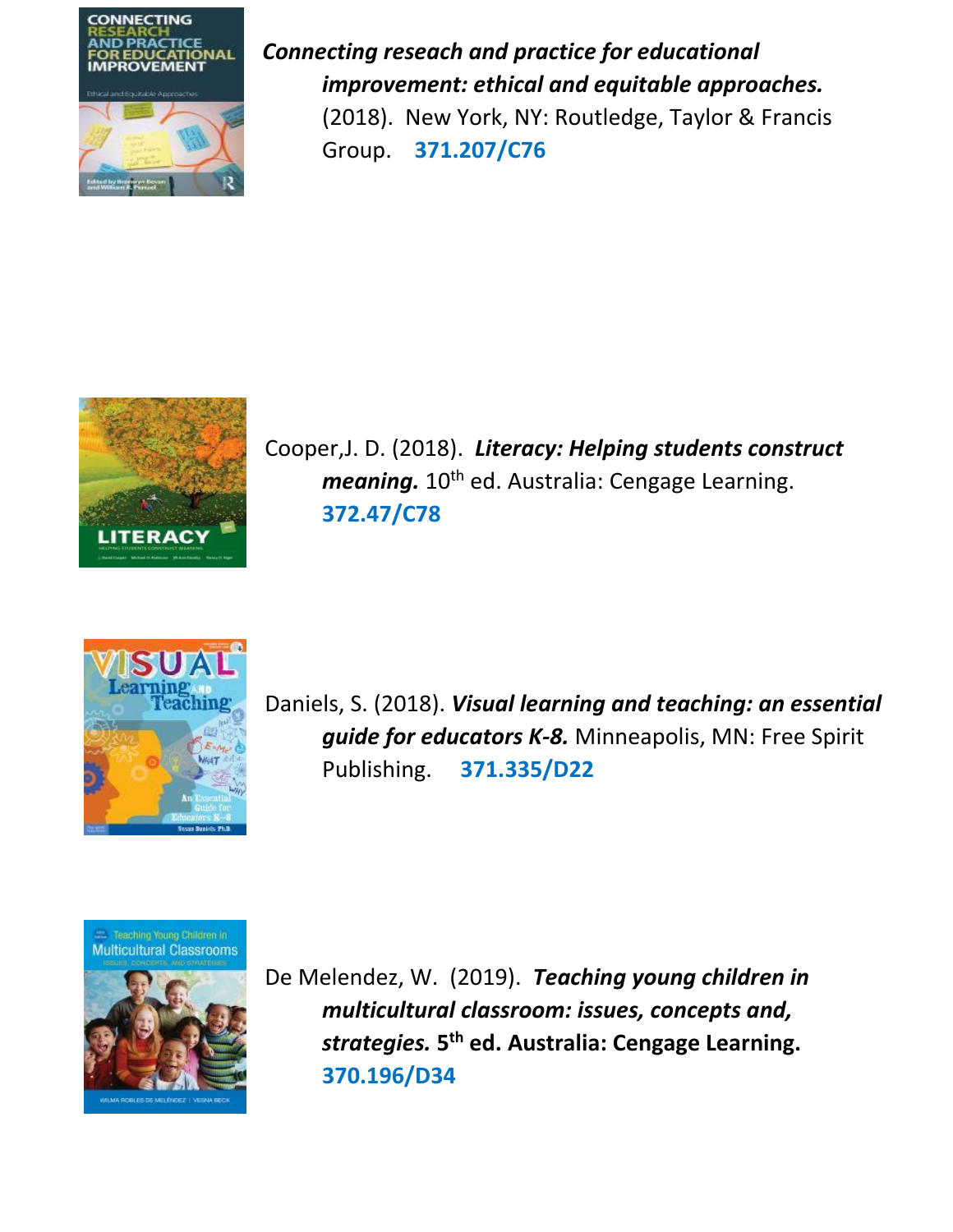

Dudley, D. (2018). *Teaching quality health and physical education.* Victoria Australia: Cengage Learning. **371.3/D86**



*Handbook of writing, literacies, and education in digital cultures.* (2018). New York, NY: Routledge. **371.3344678/H19**



Hokanson, B. (2018). *Developing creative thinking skills: an introduction for learners*. New York, NY: Routledge, Taylor **370.157/H68**



 *International handbook of teacher quality and policy.* (2018). New York: Routledge, Taylor & Francis Group. **371.1/In8**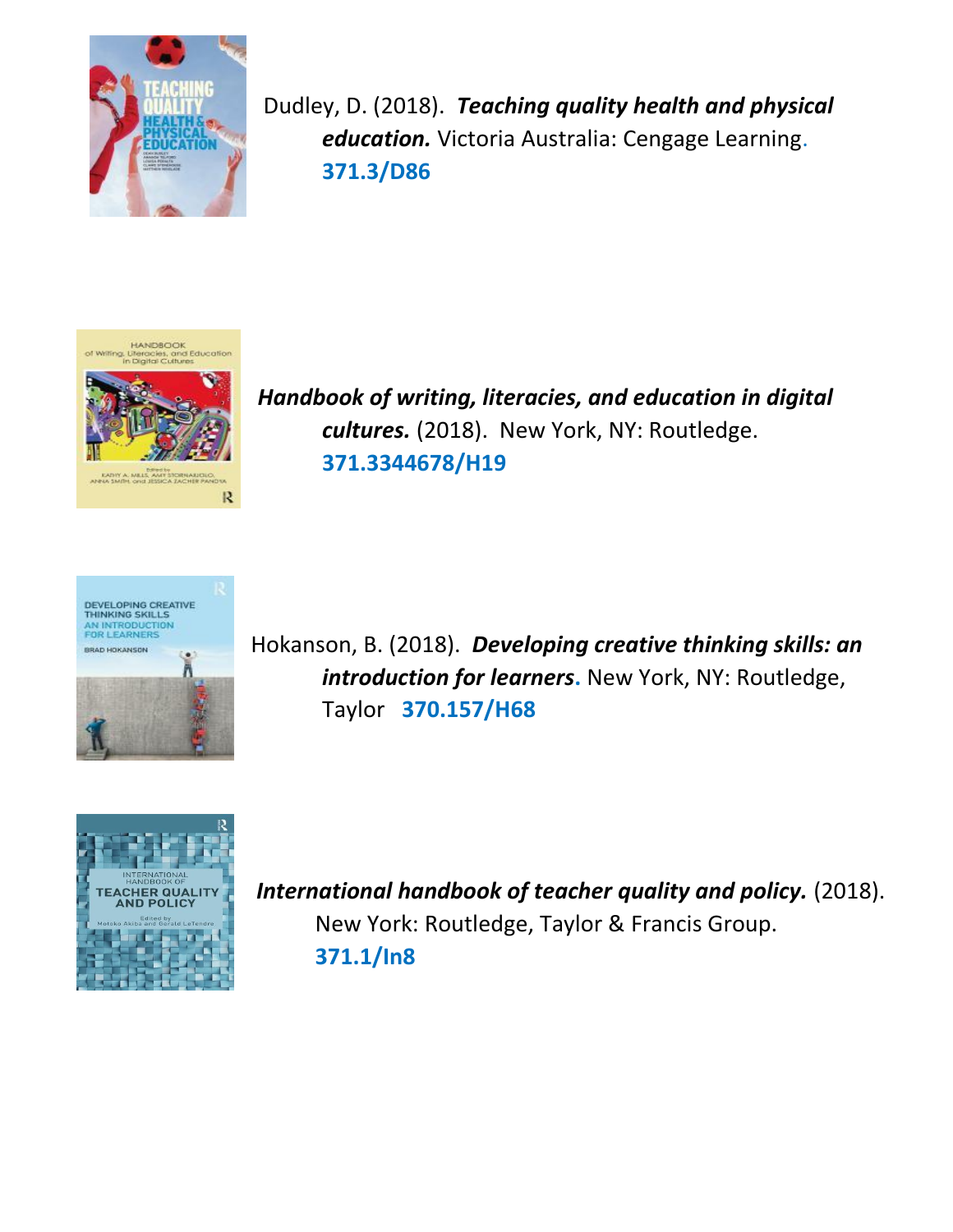

Maag, J. (2018*). Behavior management : theoretical implications to practical applications.* 3 rd ed. Australia : Cengage Learning. **371.1024/M11**



Muijs, D. (2018). *Effective teaching, evidence and practice.* 4<sup>th</sup> ed. Los Angeles : SAGE. **371.102/M89**



*Research in mind, brain, and education.* (2018). New York, NY: Routledge, Taylor & Francis Group. **371.1523/R31**



Salkind, N. (2018). *Tests and measurement for people who (think they) hate tests and measurement.* 3 rd ed. Los Angeles: SAGE. **371.26/Sa36**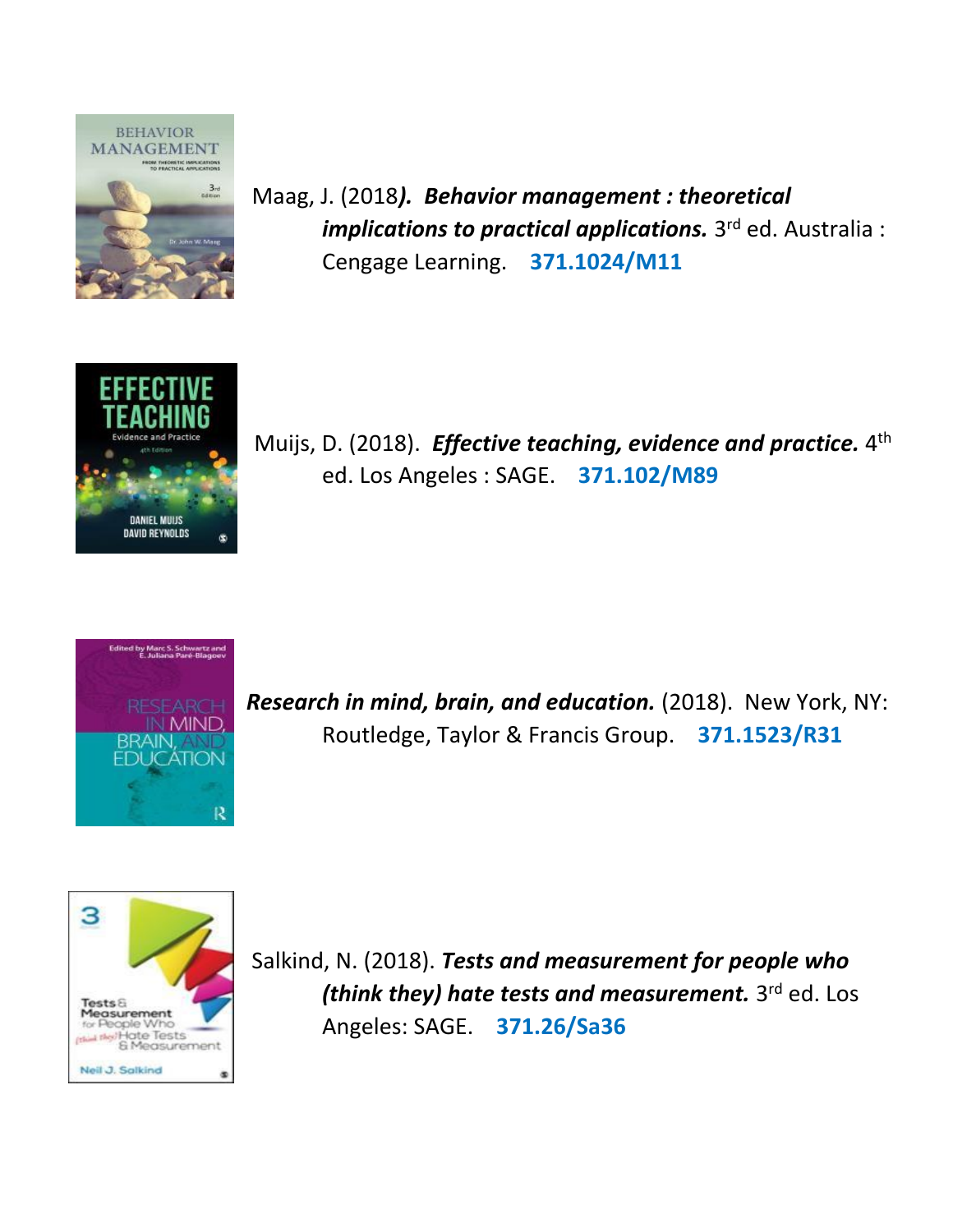

 Suskie, L. (2018). *Assessing student learning: a common sense guide.* 3 rd ed. San Francisco, California: Jossey-Bass. **378.1662/Su81**



*Teaching early years: theory and practice.* (2018). Los Angeles, California: SAGE. **372.21/T22**



*Trends and issues in instructional design and technology.* (2018). 4th ed. New York, NY: Pearson. **371.33/T72**



Wearmouth, J. (2018). *Understanding special educational needs and disability in the early years: principles and perspectives.* Abington, Oxon: Routledge. **371.9/W37**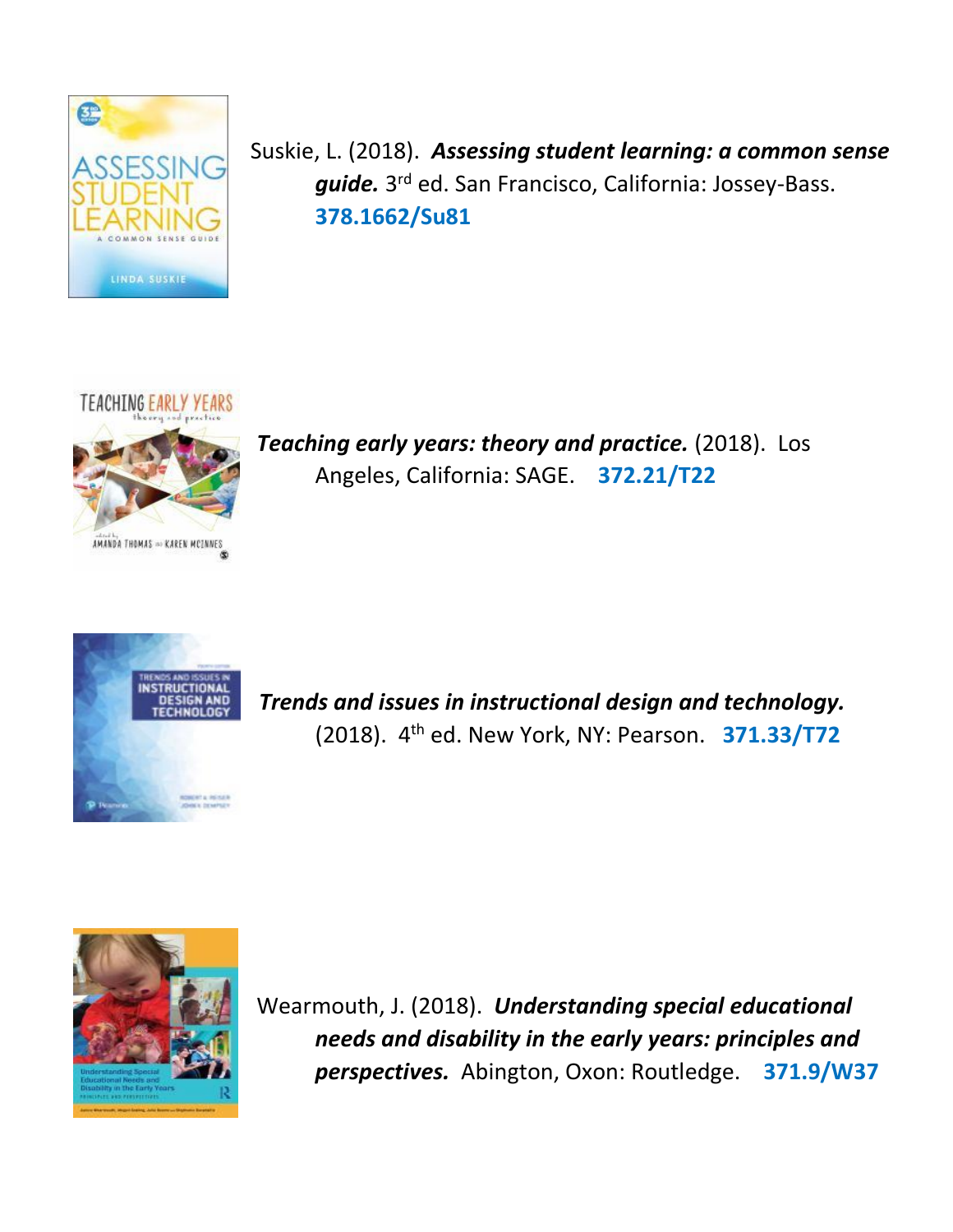### *PHYSICAL EDUCATION*



 Collins, D. (2018). *Talent development : a practitioner guide.* London: Routledge, Taylor & Francis Group. **613.7/C89**



 Dudley, D. (2018). *Teaching quality health and physical education.* Victoria Australia: Cengage Learning. **371.3/D86**



 O'Donoghue, P. (2018*). Doing a research project in sport performance analysis.* London: Routledge. **612.044072/Od5**



Oglesby, C. (2018*). Foundations of kinesiology.* Burlington: MA: Jones & Bartlett Learning. **612.04/Og5**